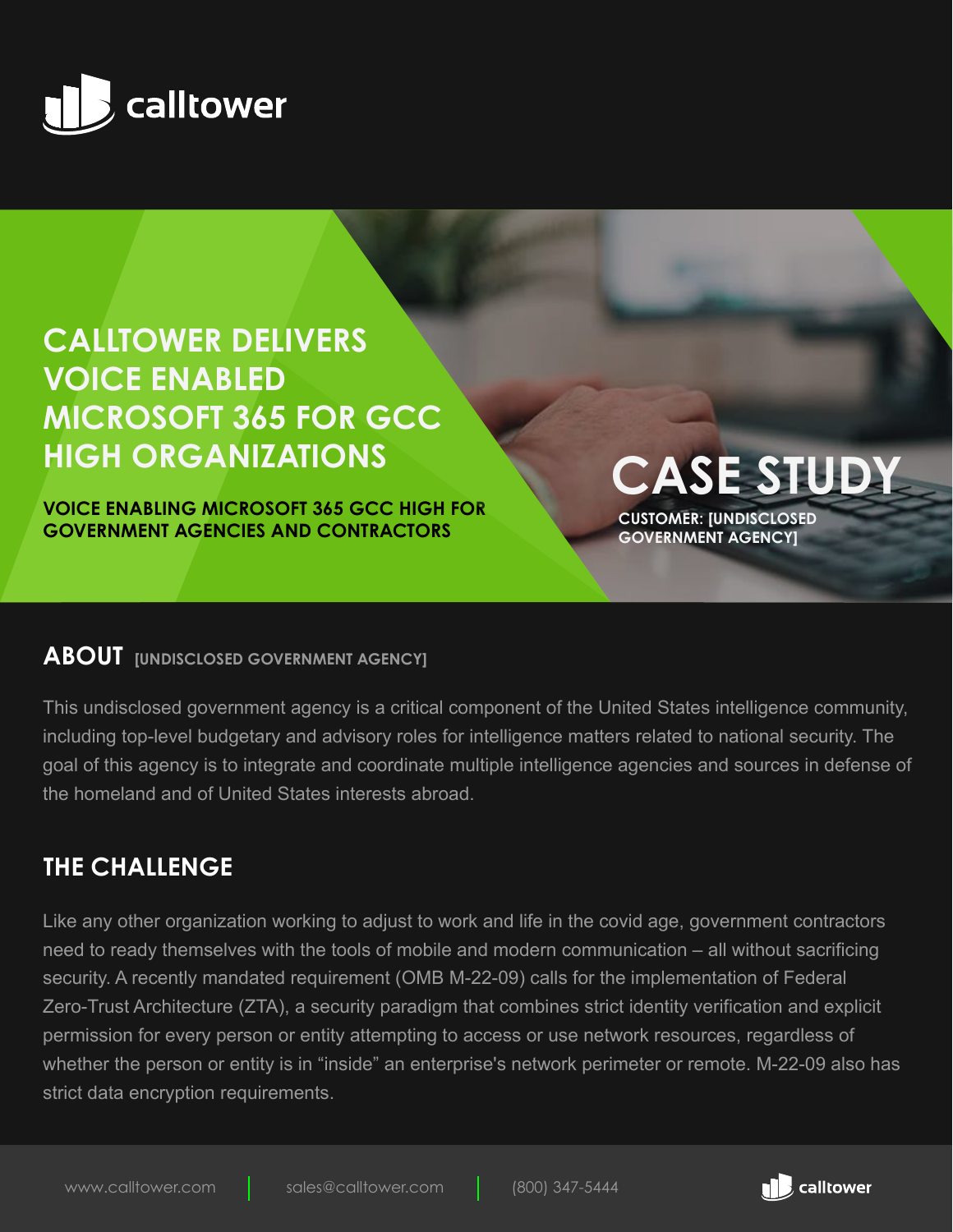In short, the regular version of Microsoft 365 requires security enhancements for contractors and agencies who operate under the new M-22-09 mandated security controls. In order to achieve the communicative and collaborative power of Microsoft Teams and its various integrations, they will need to find a vendor with the proper qualifications and security measures to provide Microsoft 365 GCC High – a version of Microsoft 365 designed with these needs in mind.

This organization was referred by Microsoft to Bruce Hargrave and his team at Team Consulting Inc (TCI) for their invaluable know-how on securing a Microsoft 365 GCC High provider. TCI quickly landed on a provider: CallTower, a global leader in delivering cloud-based enterprise-class unified communications. CallTower has been implementing Microsoft 365 GCC High for years with great success.

CallTower, a global leader in delivering cloud-based enterprise-class unified communications. CallTower has been implementing Microsoft 365 GCC High for years with great success.

## **THE SOLUTION**

TCI and CallTower combined their respective expertise to iron out all the security requirements and implementation procedures. Understandably, there are multiple challenges for an organization to meet the rigorous security controls to be M-22-09 compliant. However, as a long-time GCC High provider, CallTower was able to anticipate issues, manage expectations and hiccups, and make the right calls to get GCC High up and running in a timely manner.

> *CallTower's voice-enabled Microsoft 365 GCC High solution fills a void in the government sector that is currently filled with limitations," noted CallTower CRO William Rubio. "We enable and remove these limitations for our valuable government contractor community to easily connect and collaborate-which is central to our mission. We're proud that CallTower's technology and experts can deliver such an effective and secure solution and service this government sector."*

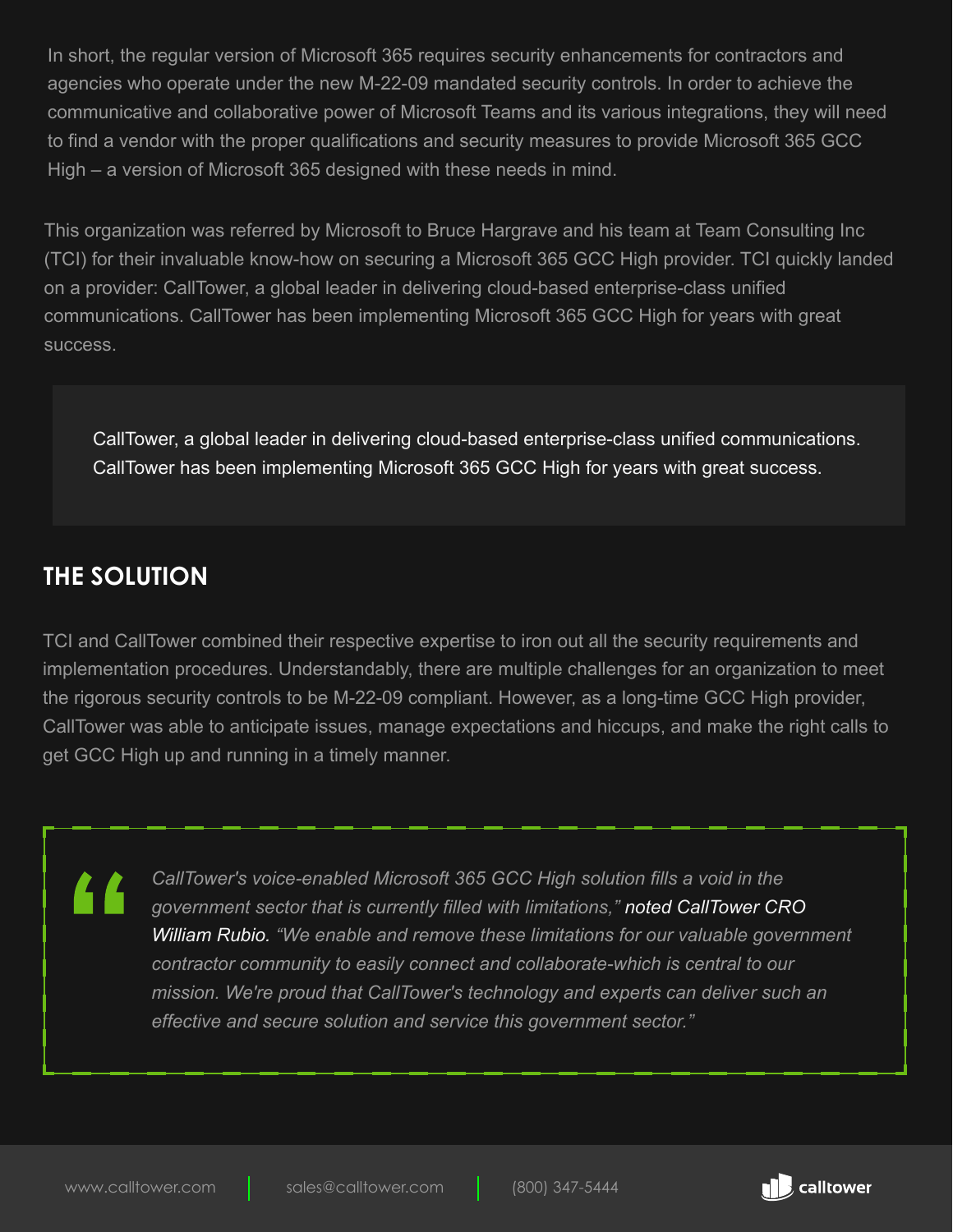*"Microsoft 365 GCC High will help our Federal Government clients meet the Office of Management and Budget (OMB) mandated M-22-09 requirement to move towards a Federal Zero-Trust Architecture (ZTA) and data encryption standards," explained Hargrave. "GCC High will fully comply with the Federal Risk and Authorization Management Program at FedRAMP High and the security controls and control enhancements for United States Department of Defense Cloud Computing Security Requirements Guide (SRG) for information up to Impact Level 5 (L5)."*

#### **THE RESULTS**

<u> 44</u>

After CallTower's white-glove implementation process concluded, the government organization could finally make the most of the tools and communication strength of a secure Microsoft 365 solution. In particular, the organization enjoyed the usage of Teams-enabled audio conferencing for regular meetings with internal teams and external partners.

With the combined power of CallTower's Direct Routing telephony and robust and secure Microsoft 365 GCC High options, the organization can now facilitate dial-in conferencing and PSTN calling through Microsoft Teams just as they would in the commercial version of Microsoft 365. Microsoft 365 GCC High with all its key integrations available through CallTower will enable critical and security sensitive government contractors to be more interconnected and collaborate more effectively.

After their experience together on this matter, CallTower and TCI worked together to apply for and be awarded a GSA Schedule to smooth out the Microsoft GCC High acquisition process. The GSA Schedule, also known as Federal Supply Schedule, and Multiple Award Schedule (MAS), is a long-term governmentwide contract with commercial companies that provide access to millions of commercial products and services at reasonable prices to the government. This contract will save potential CallTower government customers time and money through pre-negotiated pricing and simplified government subcategorization and Special Item Number (SINs) coding.